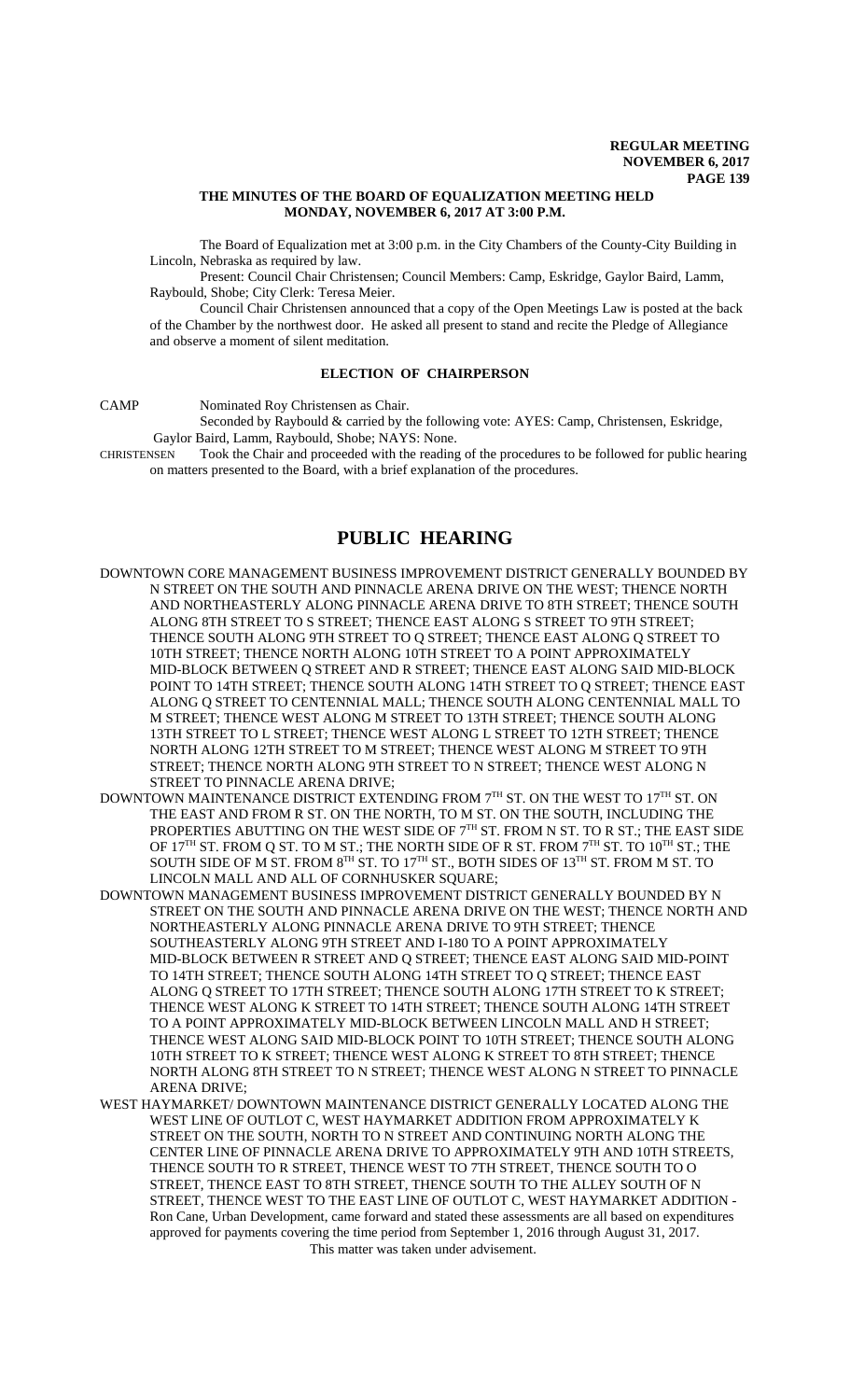# **VOTING SESSION**

- DOWNTOWN CORE MANAGEMENT BUSINESS IMPROVEMENT DISTRICT GENERALLY BOUNDED BY N STREET ON THE SOUTH AND PINNACLE ARENA DRIVE ON THE WEST; THENCE NORTH AND NORTHEASTERLY ALONG PINNACLE ARENA DRIVE TO 8TH STREET; THENCE SOUTH ALONG 8TH STREET TO S STREET; THENCE EAST ALONG S STREET TO 9TH STREET; THENCE SOUTH ALONG 9TH STREET TO Q STREET; THENCE EAST ALONG Q STREET TO 10TH STREET; THENCE NORTH ALONG 10TH STREET TO A POINT APPROXIMATELY MID-BLOCK BETWEEN Q STREET AND R STREET; THENCE EAST ALONG SAID MID-BLOCK POINT TO 14TH STREET; THENCE SOUTH ALONG 14TH STREET TO Q STREET; THENCE EAST ALONG Q STREET TO CENTENNIAL MALL; THENCE SOUTH ALONG CENTENNIAL MALL TO M STREET; THENCE WEST ALONG M STREET TO 13TH STREET; THENCE SOUTH ALONG 13TH STREET TO L STREET; THENCE WEST ALONG L STREET TO 12TH STREET; THENCE NORTH ALONG 12TH STREET TO M STREET; THENCE WEST ALONG M STREET TO 9TH STREET; THENCE NORTH ALONG 9TH STREET TO N STREET; THENCE WEST ALONG N STREET TO PINNACLE ARENA DRIVE;
- DOWNTOWN MAINTENANCE DISTRICT EXTENDING FROM 7TH ST. ON THE WEST TO 17TH ST. ON THE EAST AND FROM R ST. ON THE NORTH, TO M ST. ON THE SOUTH, INCLUDING THE PROPERTIES ABUTTING ON THE WEST SIDE OF  $7<sup>TH</sup>$  ST. FROM N ST. TO R ST.; THE EAST SIDE OF 17<sup>TH</sup> ST. FROM Q ST. TO M ST.; THE NORTH SIDE OF R ST. FROM  $7<sup>TH</sup>$  ST. TO 10<sup>TH</sup> ST.; THE SOUTH SIDE OF M ST. FROM  $8^{TH}$  ST. TO 17<sup>TH</sup> ST., BOTH SIDES OF 13<sup>TH</sup> ST. FROM M ST. TO LINCOLN MALL AND ALL OF CORNHUSKER SQUARE;
- DOWNTOWN MANAGEMENT BUSINESS IMPROVEMENT DISTRICT GENERALLY BOUNDED BY N STREET ON THE SOUTH AND PINNACLE ARENA DRIVE ON THE WEST; THENCE NORTH AND NORTHEASTERLY ALONG PINNACLE ARENA DRIVE TO 9TH STREET; THENCE SOUTHEASTERLY ALONG 9TH STREET AND I-180 TO A POINT APPROXIMATELY MID-BLOCK BETWEEN R STREET AND Q STREET; THENCE EAST ALONG SAID MID-POINT TO 14TH STREET; THENCE SOUTH ALONG 14TH STREET TO Q STREET; THENCE EAST ALONG Q STREET TO 17TH STREET; THENCE SOUTH ALONG 17TH STREET TO K STREET; THENCE WEST ALONG K STREET TO 14TH STREET; THENCE SOUTH ALONG 14TH STREET TO A POINT APPROXIMATELY MID-BLOCK BETWEEN LINCOLN MALL AND H STREET; THENCE WEST ALONG SAID MID-BLOCK POINT TO 10TH STREET; THENCE SOUTH ALONG 10TH STREET TO K STREET; THENCE WEST ALONG K STREET TO 8TH STREET; THENCE NORTH ALONG 8TH STREET TO N STREET; THENCE WEST ALONG N STREET TO PINNACLE ARENA DRIVE;
- WEST HAYMARKET/ DOWNTOWN MAINTENANCE DISTRICT GENERALLY LOCATED ALONG THE WEST LINE OF OUTLOT C, WEST HAYMARKET ADDITION FROM APPROXIMATELY K STREET ON THE SOUTH, NORTH TO N STREET AND CONTINUING NORTH ALONG THE CENTER LINE OF PINNACLE ARENA DRIVE TO APPROXIMATELY 9TH AND 10TH STREETS, THENCE SOUTH TO R STREET, THENCE WEST TO 7TH STREET, THENCE SOUTH TO O STREET, THENCE EAST TO 8TH STREET, THENCE SOUTH TO THE ALLEY SOUTH OF N STREET, THENCE WEST TO THE EAST LINE OF OUTLOT C, WEST HAYMARKET ADDITION.

ESKRIDGE Moved approval. Seconded by Gaylor Baird & carried by the following vote: AYES: Camp, Christensen, Eskridge, Gaylor Baird, Lamm, Raybould, Shobe; NAYS: None.

# **ADJOURNMENT**

# **3:12 P.M.**

CAMP Moved to adjourn sine die the Board of Equalization Meeting. Seconded by Raybould & carried by the following vote: AYES: Camp, Christensen, Eskridge, Gaylor Baird, Lamm, Raybould, Shobe; NAYS: None.

Teresa J. Meier, City Clerk

Monet J. McCullen, Office Specialist

\_\_\_\_\_\_\_\_\_\_\_\_\_\_\_\_\_\_\_\_\_\_\_\_\_\_\_\_\_\_\_\_\_\_\_\_\_\_\_\_\_\_

\_\_\_\_\_\_\_\_\_\_\_\_\_\_\_\_\_\_\_\_\_\_\_\_\_\_\_\_\_\_\_\_\_\_\_\_\_\_\_\_\_\_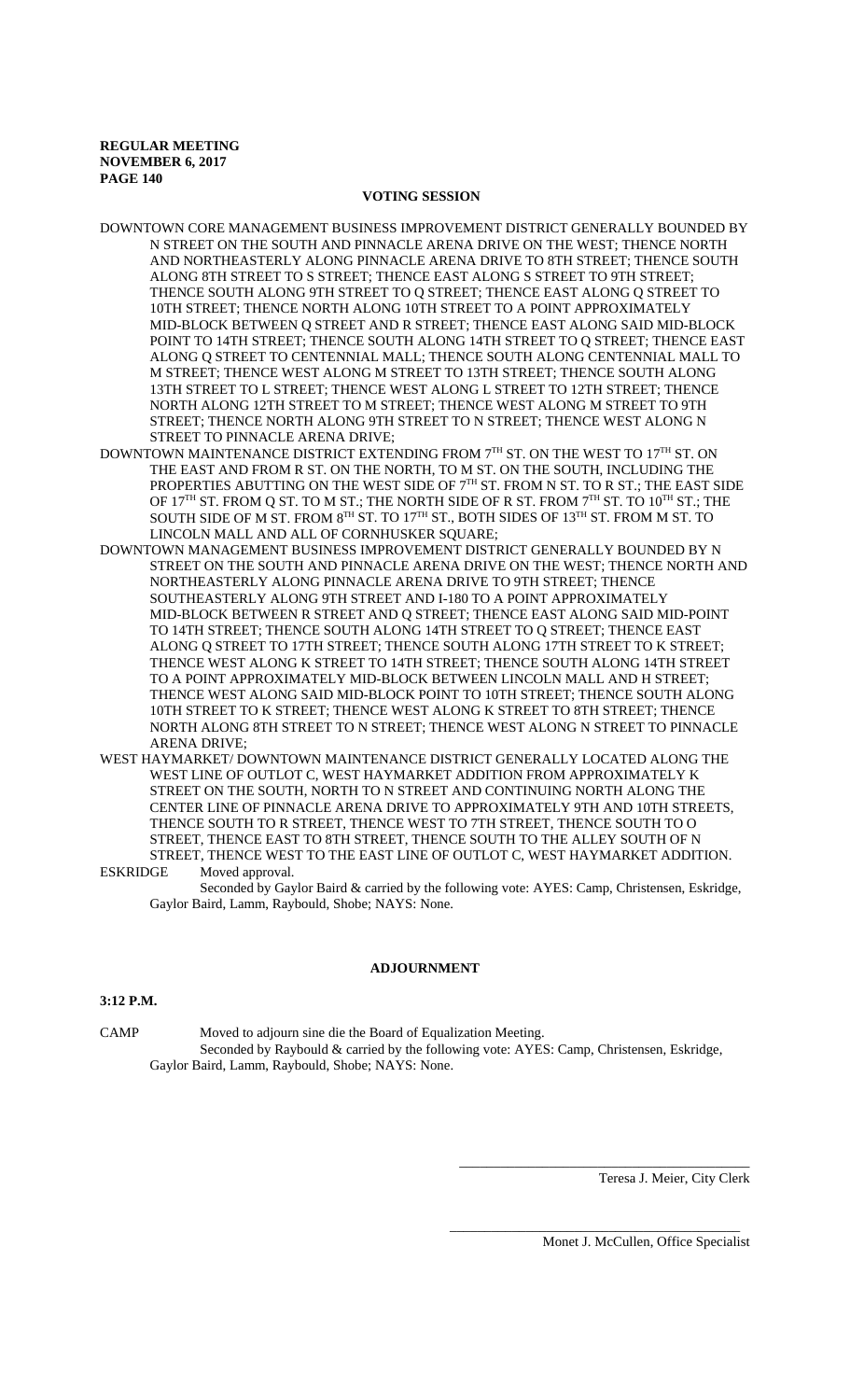# **THE MINUTES OF THE CITY COUNCIL MEETING HELD MONDAY, NOVEMBER 6, 2017 AT 3:00 P.M.**

The Meeting was called to order at 3:00 p.m. Present: Council Chair Christensen; Council Members: Camp, Eskridge, Gaylor Baird, Lamm, Raybould, Shobe; City Clerk: Teresa Meier. Council Chair Christensen announced that a copy of the Open Meetings Law is posted at the back of the Chamber by the northwest door. He asked all present to stand and recite the Pledge of Allegiance and observe a moment of silent meditation.

# **READING OF THE MINUTES**

CAMP Having been appointed to read the minutes of the City Council Proceedings of October 30, 2017, reported having done so, found same correct.

Seconded by Eskridge & carried by the following vote: AYES: Camp, Christensen, Eskridge, Gaylor Baird, Lamm, Raybould, Shobe; NAYS: None.

# **MAYOR'S AWARD OF EXCELLENCE**

Mayor Chris Beutler came forward and presented the Mayor's Award of Excellence for October, 2017, to Rachelle Hinze in the Purchasing Division of the City Finance Office. Shelly was nominated in the category of loss prevention by Purchasing Agent Bob Walla for her work with the City, Lancaster County and the Public Building Commission (PBC) on billing discrepancies. As a Buyer, she purchases items and services that cost less than \$25,000. She also manages most of the surplus property process for the City and County. In 2016, Purchasing became aware of billing discrepancies for cell phones and data services from the contracted vendor, Verizon. Shelly was asked to look into the issues, and her initial review showed areas where agencies could save money if they minimized the number of plans available. She recommended specific plans based on usage and the type of equipment used. Over six months, Rachelle worked with Verizon and all the agencies to determine the plans that were associated with each account. She reviewed hundreds of pages of Verizon reports and agency correspondence, to determine which accounts were in use and why the amounts on the bills were so different. Meetings with Verizon helped develop a list of plans that were effective and efficient. In the first month of service with all devices on the limited plans, Rachelle reviewed all invoices and worked with Verizon to resolve problems. She continues to work with agencies and Verizon to ensure that plans are still fitting the employees' specific needs. Shelly's work resulted in tens of thousands of dollars in savings to the City, County and PBC. It also raised awareness by agencies of the monthly billing rates to prevent future issues. Walla wrote, "Shelly continued her work as a Buyer while conducting the audit of all Verizon accounts. Her dedication to her Buyer position and desire to save taxpayer money, while improving customer service is why this request for Mayor's Award of Excellence is being requested.

Bob Walla, Purchasing Agent, came forward and shared that Shelly took this task on her own. She has a lot of other work to do and when he asked about this additional project she agreed to take it on. It did take about 6 months to go through about 1,800 devices that had to be looked at. A lot of detail went into this project and Shelly is an extremely hard worker and very deserving of this award.

Brandon Kauffman, Finance Director, came forward and said he is blessed to have a great staff and this shows an example of stewardship with the prevent of loss for the City and the County since the Purchasing Department serves both.

Shelly Hinze came forward and thanked her department and all who nominated her.

# **PUBLIC HEARING**

APPOINTING AMBER BRANNIGAN TO THE URBAN DESIGN COMMITTEE FOR A TERM EXPIRING FEBRUARY 1, 2019 - Amber Brannigan, Administrator from the State Building Division, 4930 Claire Avenue, came forward and requested approval.

This matter was taken under advisement.

APPLICATION OF VIETLINK INVESTMENT GROUP, LLC DBA BUCK & GAS GENERAL STORE FOR A CLASS D LIQUOR LICENSE AT 2801 NORTHWEST 48TH STREET, SUITE #100;

MANAGER APPLICATION OF PHU T. NGUYEN FOR VIETLINK INVESTMENT GROUP, LLC DBA BUCK & GAS GENERAL STORE AT 2801 NORTHWEST 48TH STREET, SUITE #100 - Phu T. Nguyen, 2801 Northwest 48<sup>th</sup> Street, applicant, came forward to take the oath and requested approval.

Carl Eskridge, Council Member, asked what was previously in this space.

Mr. Nguyen stated he believes it was empty for years but prior to that it was a gas station. Jane Raybould, Council Member, asked from the time that application was started and then reviewed did the applicant come up with special modifications to the building to be in compliance for a liquor license.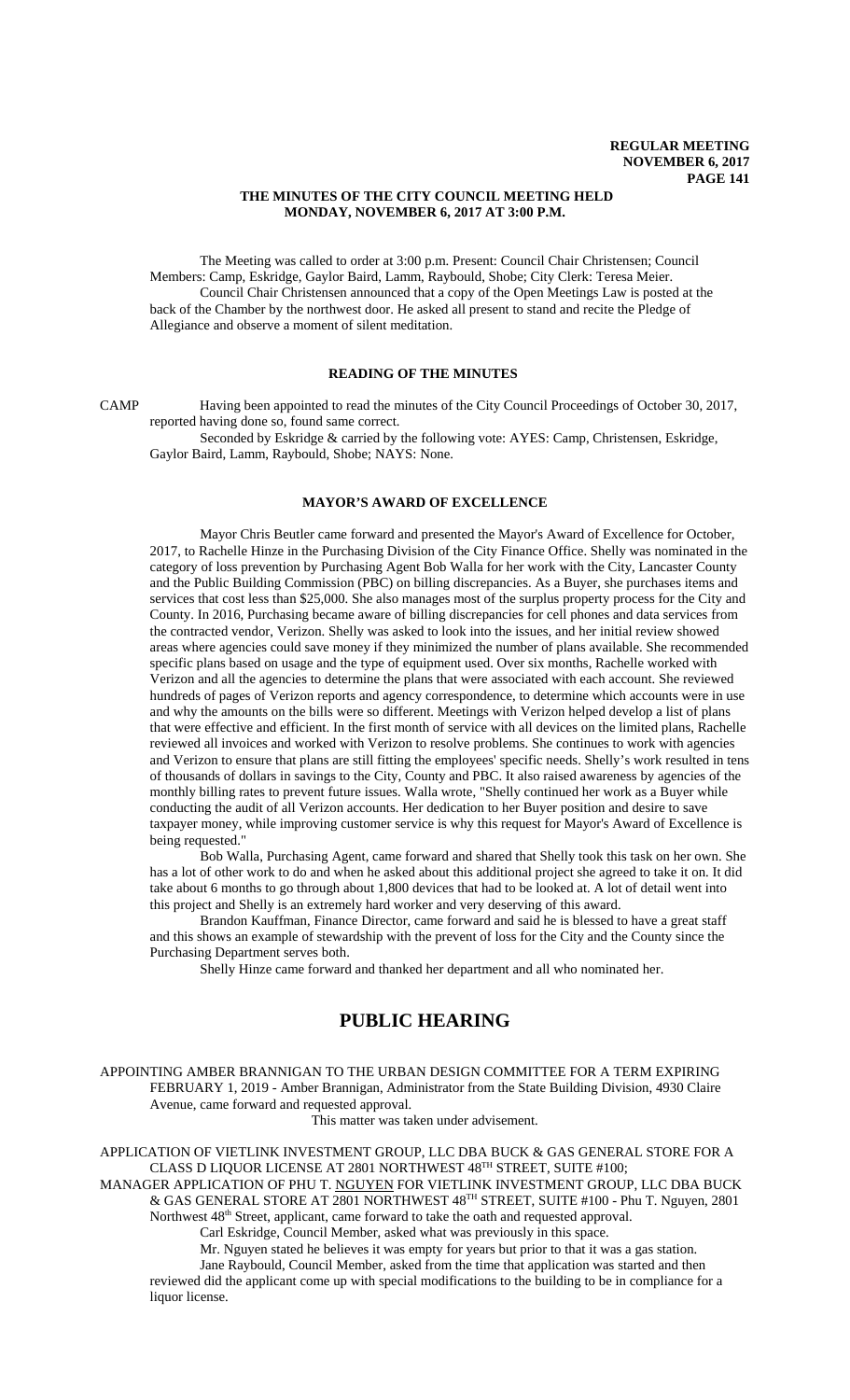Investigator Conan Schafer, Lincoln Police Department, came forward and said to his knowledge there has not been anything done. It is possible that they went through the normal process and had changes to the original application as far as amendments and modifications and those would get turned into the Liquor Commission and that would be turned back into the City.

Ms. Raybould inquired about what modifications would have to be made by the applicant in order to qualify for a liquor license and what modifications would need to be made to have him outside the 100 feet from the residential property line.

Brian Will, Planning Department, came forward and explained part of what is being discussed is needing a special permit under the zoning ordinance. Currently, the way the building is, it is not possible to meet that separation. There is a condition where they could potentially meet the requirements and that would be to separate out a portion of the building as its own walled off separate entrance and separate point of sale. However, that plan has not been submitted yet and that special permit has not been approved yet and the recommendation for denial is solely due to that requirement.

Roy Christensen, Council Chair, confirmed that the Planning Department is recommending denial. Mr. Will confirmed that to be true. There has been a meeting with the applicant and with the architect and it is possible to complete the requirements if they choose to do so. Discussion followed. This matter was taken under advisement.

APPROVING A REQUEST TO THE CITY PERFORMANCE AUDIT COMMITTEE, PURSUANT TO CHAPTER 4.66 OF THE LINCOLN MUNICIPAL CODE, TO RECOMMEND THAT 1) THE COUNCIL DIRECT THAT THE FEE-STRUCTURE INQUIRY BY THE PERFORMANCE AUDIT COMMITTEE FOR FISCAL YEAR 2016-17 BE CARRIED OVER FOR COMPLETION IN FISCAL YEAR 2017-18 AND 2) THE COUNCIL REVIEW THE REPORTS PROVIDED AND PROVIDE FEEDBACK TO THE PERFORMANCE AUDIT COMMITTEE REGARDING ANY FURTHER INFORMATION DESIRED - Jeff Kirkpatrick, City Attorney, came forward and explained this is a follow-up to the Council's direction to the Performance Audit Committee last year to perform fee comparisons between the City and other comparable cities. The Committee had a good start on those but has not completed all the comparisons because they are still waiting for other cities to prove us with the data we need to make the comparison. The Performance Audit Committee came forward with this resolution asking for more time to complete this. There is an amendment to this resolution that just clarifies some language but it does not change the focus of the resolution.

This matter was taken under advisement.

APPLICATION OF ALL IN ACQUISITIONS, LLC FOR USE OF PUBLIC-RIGHT-WAY TO CONSTRUCT A STAIRWAY IN ALLEY AT 325 SOUTH 11<sup>TH</sup> STREET - Luke Flowerday, Managing Member of All in Acquisitions, LLC, 1316 S. 14<sup>th</sup> Street, came forward and explained he has purchased this property. The property is being renovated and the intent is to have two residential units as well as two commercial units in the front of the building. There is currently a cast iron staircase that was originally constructed in Lincoln that was once used as access and a primary means of egress to the second floor back unit. They are requesting a use of public space for the existing staircase and they are working with Planning and Building and Safety to determine if the staircase can either qualify for historical exemptions or if it will need to be rebuilt. The staircase does not intrude into the alleyway anymore than some existing dumpsters. The current width of the staircase is around 42 inches. If a new staircase needs to be rebuilt, they would not go any wider than the width of the dumpsters. Discussion followed.

Cyndi Lamm, Council Member, asked if the permit is for the existing staircase or if the staircase will be larger and need the permit for the right-of-way.

Mr. Flowerday explained he was told he needed the permit for the right-of-way on the existing staircase because the staircase was not originally permitted and the City had no record of it. Discussion followed.

This matter was taken under advisement.

APPROVING AN AGREEMENT BETWEEN THE CITY OF LINCOLN ON BEHALF OF THE LINCOLN FIRE & RESCUE DEPARTMENT AND THE CITY OF OMAHA ON BEHALF OF THE OMAHA FIRE DEPARTMENT TO PROVIDE MUTUAL AID AND ASSISTANCE OF THE FIRE INVESTIGATION UNIT'S ACCELERANT DETECTION CANINE TEAM TO THE REQUESTING AGENCY DURING A FIRE INVESTIGATION - Michael Despain, Chief of Lincoln Fire and Rescue, came forward and shared that Lincoln Fire does not have a K-9/arson detection dog and there might not be enough demand of service to need a dog. The best way to do this now is to partner with other agencies that do have one. Omaha's fire Chief is happy to partner with us. This Agreement will allow a legal way to reimburse Omaha Fire Department when they use the K-9 services. They are looking to enter into a 4 year Agreement.

Jon Camp, Council Member, inquired about the amount to be paid per year.

Chief Despain explained they are charging for the dog and the handler and they have a rate that could change over the years. They anticipate a typical call out might be around \$200 or \$300. The Agreement would be equivalent to about 3 call outs per year.

This matter was taken under advisement.

AMENDING THE PAY SCHEDULE FOR THE EMPLOYEE GROUP WHOSE CLASSIFICATIONS ARE ASSIGNED TO THE PAY RANGE WHICH IS PREFIXED BY THE LETTER "A" BY CHANGING THE TITLE OF CLASS 1473 FROM "TECHNICAL SUPPORT SPECIALIST I" TO "ENTERPRISE SYSTEMS ADMINISTRATOR" - Doug McDaniel, Human Resources Director, came forward and shared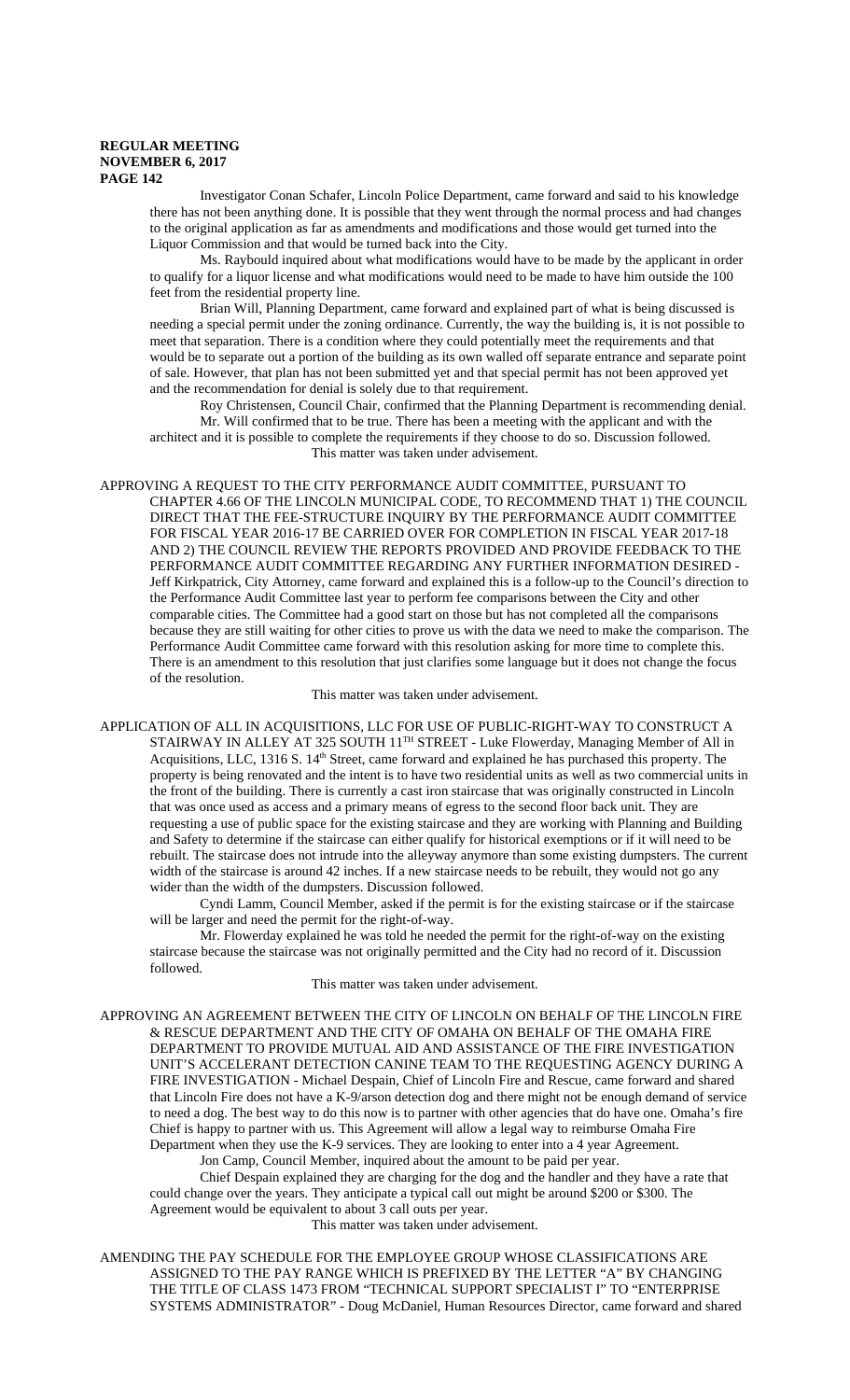this classification is a revised request from Information Services. The class of "Technical Support Specialist" will have a title change to "Enterprise Systems Administrator" that will better reflect the work that is being performed. The class itself will be revised extensively due to a consolidation of duties that will also better reflect the work being done in this area.

Jon Camp, Council Member, asked for clarification on the pay range of the new classification. Mr. McDaniel shared the pay range will effect two individuals and their pay will be adjusted by contract of 3.25%. When looking at the class description it was last revised in 1997. Discussion followed. This matter was taken under advisement.

AMENDING THE PAY SCHEDULE FOR THE EMPLOYEE GROUP WHOSE CLASSIFICATIONS ARE ASSIGNED TO THE PAY RANGE WHICH IS PREFIXED BY THE LETTER "A" BY CREATING THE CLASSIFICATION OF "ASSISTANT PARKING MANAGER" - Doug McDaniel, Human Resources Director, came forward and explained this class is created at the request of Urban Development and is created to reflect the work that is being performed. The expansion with parking in the City has created some additional duties.

Leirion Gaylor Baird, Council Member, asked if funding for this was already budgeted. Mr. McDaniel stated it is being absorbed. Urban Development has had retirements. This will be limited to a 3.25% increase. There are also no added FTE's.

Cyndi Lamm, Council Member, inquired about the source of these funds.

David Landis, Urban Development Director, came forward and explained these funds come from the Parking Fund and not the General Fund.

This matter was taken under advisement.

AMENDING CHAPTER 23.10 OF THE LINCOLN MUNICIPAL CODE TO ADOPT THE 2017 EDITION OF THE NATIONAL ELECTRICAL CODE, AS SPECIFICALLY AMENDED, AND MODIFYING THE FEE STRUCTURE - Chad Blahak, Building and Safety Director, came forward and shared this is updating the Lincoln Electrical Code to adopt the 2017 National Electrical Code as the base code. Building and Safety is currently operating under the 2014 code. Some changes include eliminating some fees to the registration categories. They are also lowering fees for ceratin sizes of service installation. The primary change has to do with a wiring method. There was a request to investigate this item further and the task force agreed to lessen some of the requirements and allow different material be used in certain circumstances. This will reflect about a 30% saving on high rise with residential uses. Discussion followed. This matter was taken under advisement.

ADOPTING THE LINCOLN ELECTRIC SYSTEM RATE SCHEDULES TO BECOME EFFECTIVE JANUARY 1, 2018. (RELATED ITEMS: 17R-271, 17R-272, 17-156) (ACTION DATE: 11/20);

ADOPTING THE LINCOLN ELECTRIC SYSTEM ANNUAL BUDGET FOR 2018 TO BECOME EFFECTIVE JANUARY 1, 2018. (RELATED ITEMS: 17R-271, 17R-272, 17-156) (ACTION DATE: 11/20); AUTHORIZING THE ISSUANCE OF NOT TO EXCEED \$300,000,000 LINCOLN ELECTRIC SYSTEM REVENUE AND REFUNDING BONDS. (RELATED ITEMS: 17R-271, 17R-272, 17-156) (ACTION DATE: 11/20) - Laura Kapustka, Vice President and Chief Financial Officer for LES, 1040 O Street, came forward and shared there are 3 items to discuss: the budget, the rates and a financing ordinance. The 2018 operating budget is \$273.4 million and the Capital Budget is \$90.5 million with a total of \$363.9 million. This will be about \$15 million dollars lower than the 2017 budget. The 2018 budget does not require a rate increase except for the street light class, which is 9.7%. They are proposing to continue with the rate restructuring to the facility and energy charges. This budget does meet the financial targets or moves towards the financial targets. It does include a long term financing of about \$115 million which will not occur until summer of 2018. They still have the Rate Stabilization Fund that is fully funded. The Capital Budget is up about \$2.5 million from last year. There are a few large projects that are in the Capital Budget: LES Operations Center is budgets for \$29.4 million, Laramie River Station is \$17.6 million, Southeast Lincoln Reliability Program is \$6.4 million, Underground Rebuilds is budgeted for \$4.5 million and the Duct Installation Program is \$4.2 million. The Operating Budget is broken down into 4 sections: Powers costs budgeted at \$137 million, Operating & Maintenance and Administrative & General is budgeted for \$70.3 million, Transmission is budgeted for \$14.8 million and Depreciation is budgeted for \$51.3 million. This is about \$17.5 million less than the 2017 Budget.

Jon Camp, Council Member, asked what the difference is for the Allo distribution of fiber.

Kevin Wailes, 1040 O Street, came forward and explained it is an additional \$3 million on top of what is being currently spent. Right now, they are almost at \$2.5 million, which is much more than what was budgeted for. There is also no cost sharing with Allo to perform this task. LES does have an obligation to locate their facilities. They do not want to raise rates around this because this cost should lower. Discussion followed.

Ms. Kapustka stated when doing the budget they always run it through their cost of service model. That means that each rate class should pay the cost to serve that type of customer. A residential customer has a different price than a larger industrial customer. The goa,l when running the cost of service, is to be within plus or minus 5% of that cost or service, which means to keep it between 95% - 105%. Another goal is to not move customer rates around rapidly. This allows customers to have some type of prediction as to what their rates will be.

Mr. Camp asked if the transition to LED lights was having some offset to some of the increase.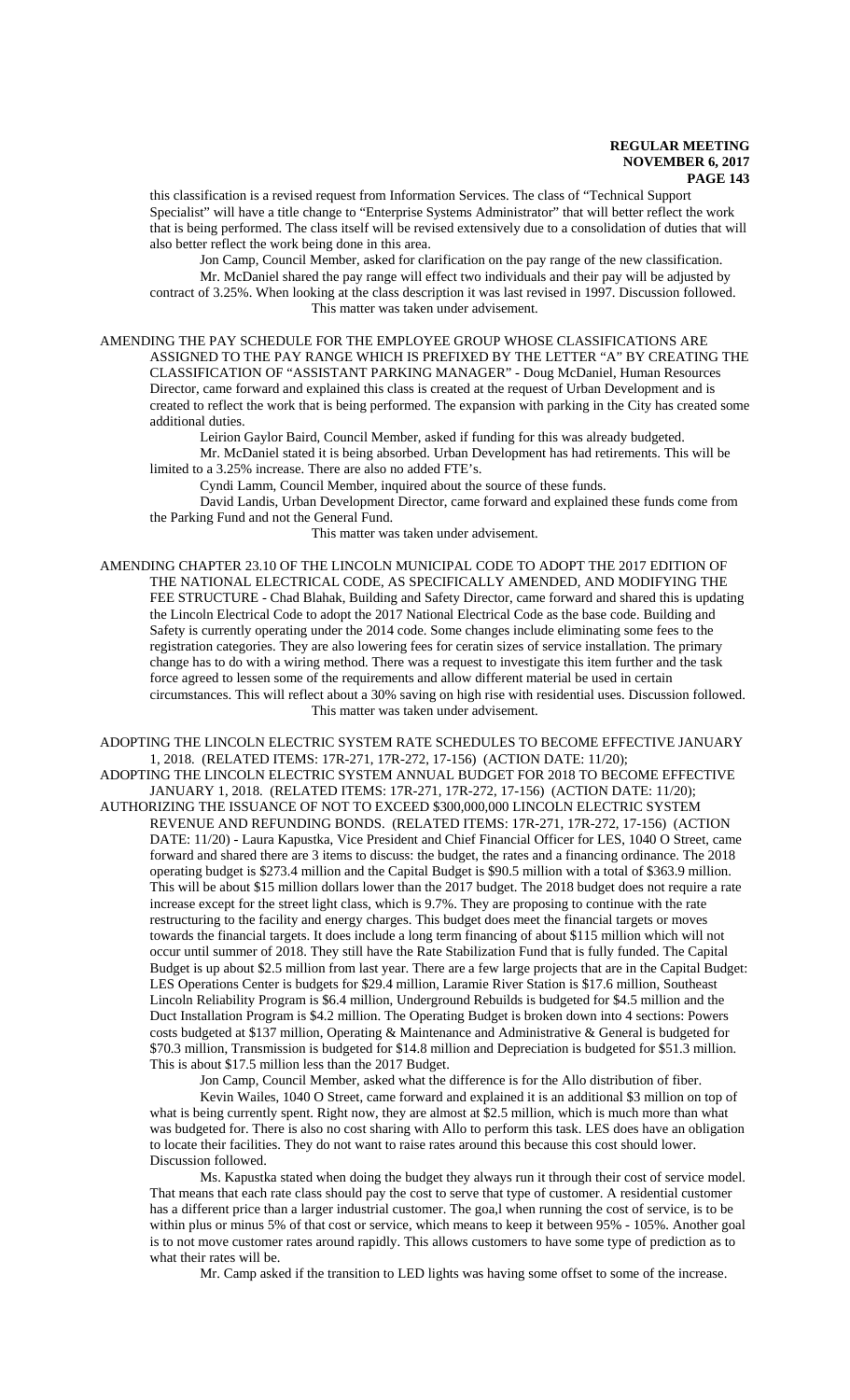Ms. Kapustka explained they have been asked for a 5 year projection that reflects the City going 100% to LED street lights and what would happen to that rate over the next 5 years. That is something that is being worked on to see what would happen to the maintenance costs as well as energy costs.

Mr. Wailes shared the old poles would still be there, that is part of the infrastructure and those costs would not change. The energy and maintenance of changing lamps out would be because LED's last longer and there would be some offsets that have to be quantified.

Ms. Kapustka stated they are proposing more of a rate restructuring and there are 3 components on their non-demand bills that contribute to rate restructures: customer charge, facilities charge and energy charge. This year they are only proposing residential and heating service changes. There will also be no changes to the general services. The budget resolution would adopt the 2018 Operating and Capital Budget, provide LES the ability to reimburse itself for 2018 capital expenditures through the future issuance of bonds, provide continued eminent domain authority, and energy assistance program funding. The proposed 2018 budget does not require a system-wide rate adjustment, but there is a 9.7% increase to the street light rate class based on cost to service. The final proposal is for the approval of 2018 financing authorization. The budget includes a \$115 million financing that will occur at some point during the summer of 2018. Anytime there is a financing that requires LES Board approval it must also get City Council approval. They have submitted an ordinance similar to the ones that have been submitted in the past. This would be the  $8<sup>th</sup>$ series ordinance and this would allow issuance of up to \$300 million of bonds prior to 2019.

Mr. Camp asked for the current level of debt and how has that gone up or down over the last 5 to 10 years.

Ms. Kapustka said they are currently just under \$600 million and that is something they work on bringing down because the debt equity ratio is a little high. They have been successful with refunding over the last few years, which also helps to bring that down. LES tries to pay half of their capital with cash on hand to not out borrow for every single dollar to try and keep that level from increasing. Discussion followed.

# This matter was taken under advisement.

# APPROVING A LEASE AGREEMENT BETWEEN THE CITY OF LINCOLN AND TRUCK EQUIPMENT SERVICE EQUIPMENT FOR USE IN CONJUNCTION WITH THEIR PRIVATE BUSINESS OF THE MANUFACTURE, SALE, AND SERVICING OF TRUCKS, TRAILERS, AND RELATED

EQUIPMENT - Lynn Johnson, Parks & Recreation Director, came forward and shared this is a renewal on a lease on some property that was originated in 1997 and was renewed in 2012. The site is located on the east side of I-180, east of Oak Lake Park and North of the lake on the opposite side. This is a 5 year extension of the current Agreement and it has an option to renew for 2 additional 5 year terms. There are a few changes from the original Agreement. The site is 6.42 acres and Parks worked with the Lessor and identified an area where landscaping could be installed to provide some screening along I-180, which will eliminate the size of the parcel by about .85 acres. The area will now be 5.57 acres. The provisions of the lease is that the amount is based on the original lease amount and then will increase by CPI every 8 years. The lease amount has been adjusted and reduced by the .85 acres. The new lease rate for the upcoming 5 years is \$10,843.29 for the 5.57 acres. Another new provision in the Agreement is that the rent proceeds are to be directed to the Lincoln Parks Foundation and they should be placed in an endowment fund for scholarships for economically disadvantaged youth to participate in recreation programs. The final change is the name of the Lessor that will change from E.J.C Corporation to Trunk Equipment Service Company.

Cyndi Lamm, Council Member, asked where the funds are currently directed and inquired more about the endowment scholarships.

Mr. Johnson explained that those funds currently go into the General Fund. The endowment scholarships will be used in a variety of recreation programs. In prior years, there have been funds used for swimming lessons, and the purchase of swimming suits for youth to be able to swim. They have done sports teams, summer day camp, and occasionally have been for before and after school programs.

Jon Camp, Council Member, asked if the \$10.8 thousand is going into an endowment for 5 years and will they be giving out most of it for the scholarship.

Mr. Johnson stated the intent would be to hold on to the principal amount and this would build up over the 5 years and there would be over \$50,000 which annually could generate \$2,000 in scholarships. They plan on about 4% of the principal of the endowment being available for use. Discussion followed. Mr. Camp asked what are the fees associated with the landscaping.

Mr. Johnson explained within the Agreement, there is a landscape plan included and landscaping is primarily evergreen trees. The cost for the landscaping was included in the cost for the overall airport

entryway corridor project. Discussion followed.

This matter was taken under advisement.

ANNEXATION 17004 – AMENDING THE LINCOLN CORPORATE LIMITS MAP BY ANNEXING APPROXIMATELY 283.79 ACRES OF PROPERTY GENERALLY LOCATED AT SOUTH 91ST STREET AND ROKEBY ROAD - David Cary, Planning Department Director, came forward and explained this annexation was delayed at the request of the private land owners who agreed to the annexation but wanted to figure out the tax implications on their properties. This matter was taken under advisement.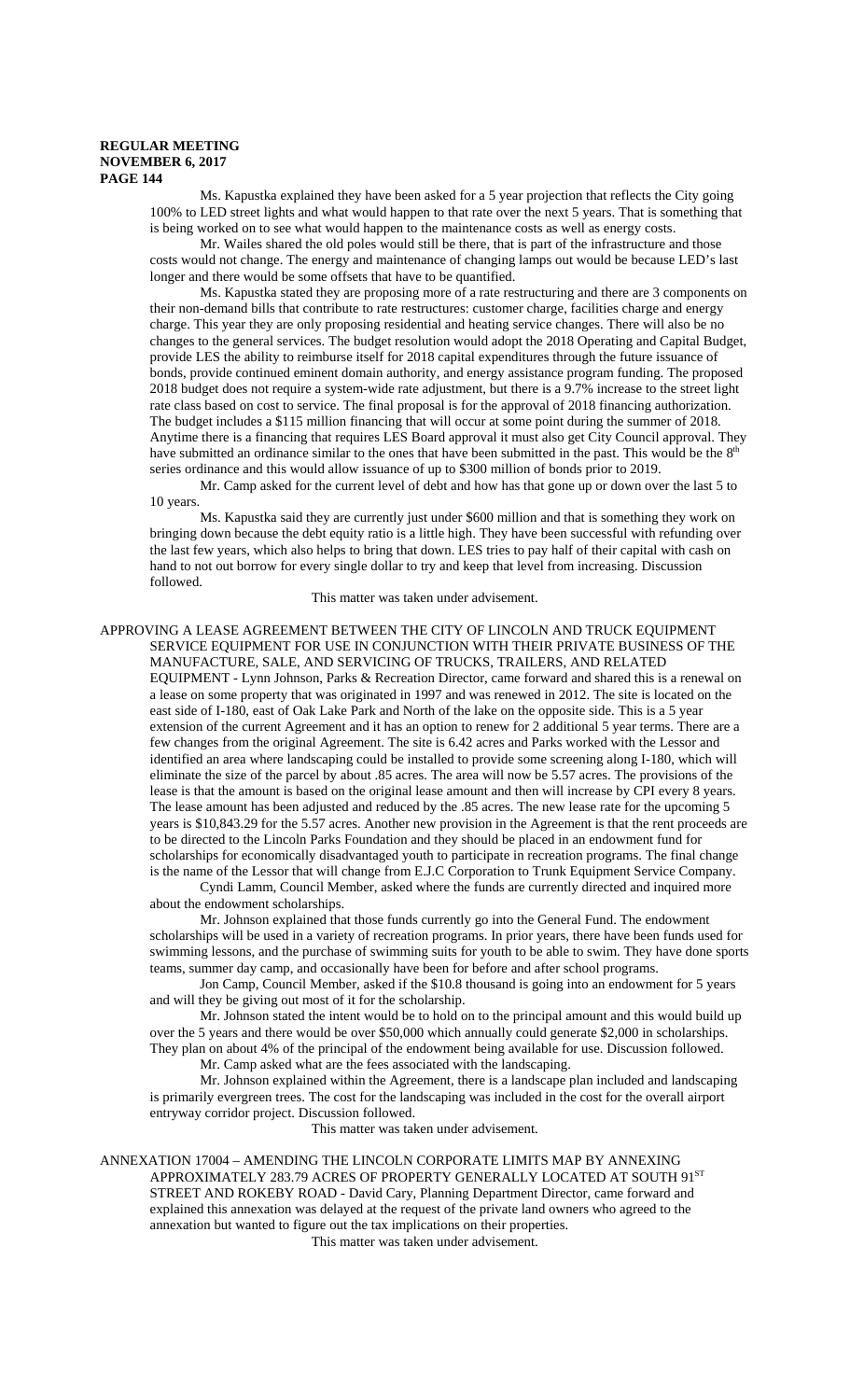# **COUNCIL ACTION**

#### **REPORTS OF CITY OFFICERS**

APPOINTING AMBER BRANNIGAN TO THE URBAN DESIGN COMMITTEE FOR A TERM EXPIRING FEBRUARY 1, 2019 - CLERK read the following resolution, introduced by Leirion Gaylor Baird, who moved its adoption:

A-90754 BE IT RESOLVED by the City Council of the City of Lincoln, Nebraska:

That the appointment of Amber Brannigan to the Urban Design Committee, for a term expiring February 1, 2019, is hereby approved.

Introduced by Leirion Gaylor Baird Seconded by Raybould & carried by the following vote: AYES: Camp, Christensen, Eskridge, Gaylor Baird, Lamm, Raybould, Shobe; NAYS: None.

APPROVING A CONSTRUCTION ENGINEERING AGREEMENT SUPPLEMENT NO. 1 BETWEEN THE CITY OF LINCOLN AND KIRKHAM MICHAEL & ASSOCIATES FOR CONSULTANT COMPENSATION FOR ADDITIONAL WORK NECESSARY TO COMPLETE THE LINCOLN CAVETT CONNECTOR TRAIL FEDERAL AID PROJECT (STATE PROJECT NO. ENH-55(172), CN 13079) - CLERK read the following resolution, introduced by Leirion Gaylor Baird, who moved its adoption:<br>A-90755 H

BE IT RESOLVED by the City Council of the City of Lincoln, Nebraska:

That the attached Professional Services Agreement Supplement No. 1 between the City of Lincoln and Kirkham, Michael and Associates, Inc. for the use of Federal Aid Project Funds distributed by the Nebraska Department of Roads for consultant compensation for additional work necessary to complete the Lincoln Cavett Trail Connector Federal Aid Project (State Project No. ENH-55(172)), in accordance with the terms and conditions contained in said Agreement, are hereby approved and the Mayor is authorized to execute the same on behalf of the City of Lincoln.

The City Clerk is directed to return the executed copy of the Agreements to Sara Hartzell, Parks and Recreation Department, for transmittal and execution by the State Department of Roads.

Introduced by Leirion Gaylor Baird Seconded by Raybould & carried by the following vote: AYES: Camp, Christensen, Eskridge, Gaylor Baird, Lamm, Raybould, Shobe; NAYS: None.

RESOLUTION SETTING THE HEARING DATE OF MONDAY, DECEMBER 11, 2017 AT 3:00 P.M. FOR THE ASSESSMENT OF WEED ABATEMENT COSTS INCURRED BY THE CITY OF LINCOLN FOR THE PERIOD OF JANUARY 1, 2017 THROUGH DECEMBER 31, 2017 - CLERK read the following resolution, introduced by Jane Raybould, who moved its adoption:<br>A-90756 BE IT RESOLVED by the City Council of the City of Lin

BE IT RESOLVED by the City Council of the City of Lincoln, Nebraska:

That a public hearing date of Monday, December 11, 2017, at 3:00 p.m. or as soon thereafter as possible is hereby set on the assessment of weed abatement costs incurred by the City of Lincoln, Nebraska, for the period of January 1, 2017 through December 31, 2017.

Introduced by Jane Raybould Seconded by Eskridge & carried by the following vote: AYES: Camp, Christensen, Eskridge, Gaylor Baird, Lamm, Raybould, Shobe; NAYS: None.

CLERK'S LETTER AND MAYOR'S APPROVAL OF RESOLUTION AND ORDINANCES PASSED BY CITY COUNCIL ON OCTOBER 23, 2017 - CLERK presented said report which was placed on file in the Office of the City Clerk. **(27-1)**

REPORT FROM CITY TREASURER OF CITY CASH ON HAND AT THE CLOSE OF BUSINESS ON SEPTEMBER 30, 2017 - CLERK presented said report which was placed on file in the Office of the City Clerk. **(5-21)**

# **PETITIONS & COMMUNICATIONS**

SETTING THE HEARING DATE OF MONDAY, NOVEMBER 20, 2017 AT 5:30 P.M. ON THE APPLICATION OF GEANINE'S INC. DBA TICO'S FOR A CLASS C LIQUOR LICENSE AT 317 S. 17<sup>TH</sup> STREET -CLERK read the following resolution, introduced by Jane Raybould, who moved its adoption:

A-90757 BE IT RESOLVED by the City Council, of the City of Lincoln, that a hearing date is hereby set for Monday, November 20, 2017, at 5:30 p.m. or as soon thereafter as possible in the City Council Chambers, County-City Building, 555 S. 10th St., Lincoln, NE for the Application of Geanine's Inc. dba Tico's for a Class C Liquor License at 317 S. 17<sup>th</sup> Street.

If the Police Dept. is unable to complete the investigation by said time, a new hearing date will be set.

Introduced by Jane Raybould

Seconded by Eskridge & carried by the following vote: AYES: Camp, Christensen, Eskridge, Gaylor Baird, Lamm, Raybould, Shobe; NAYS: None.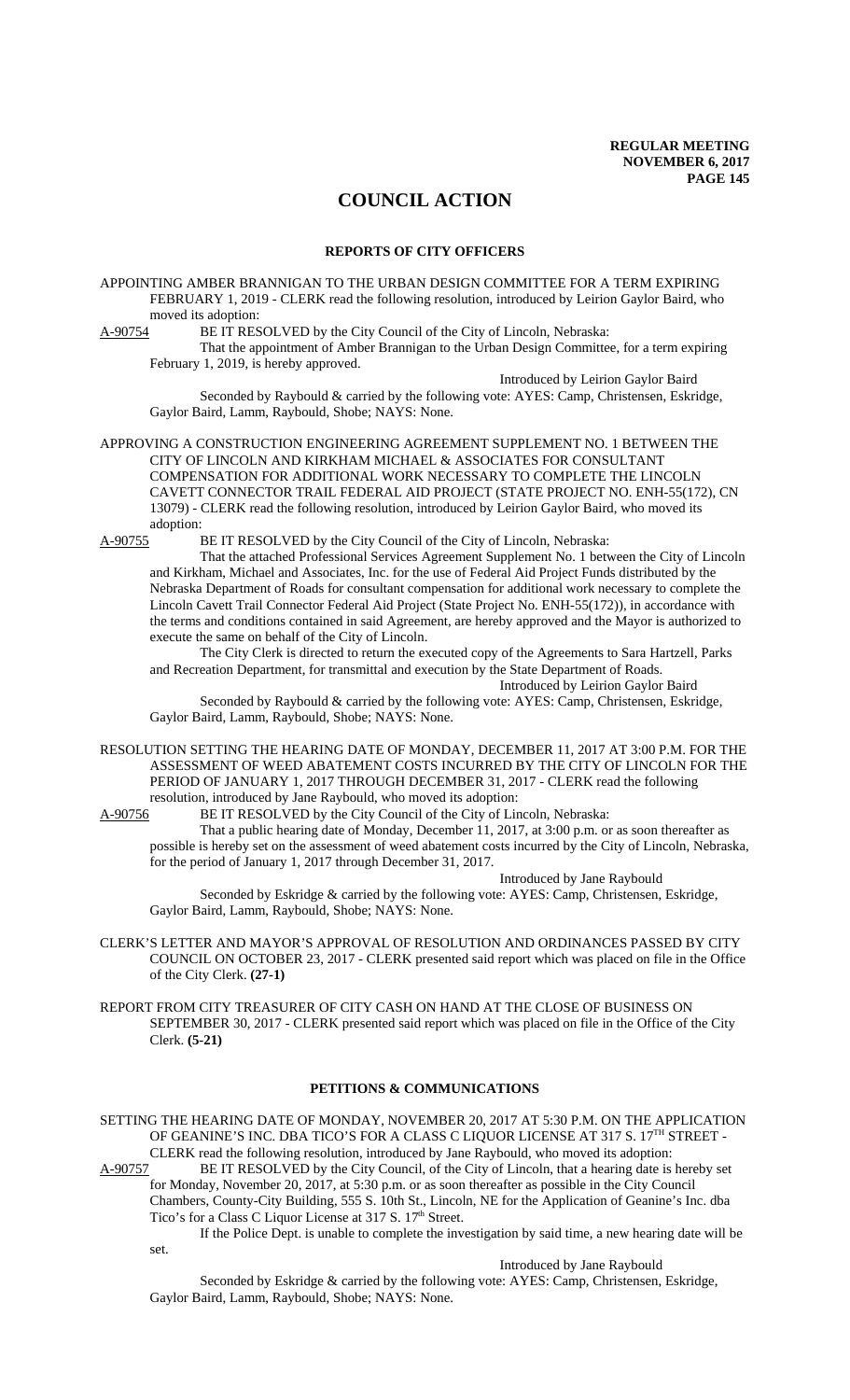SETTING THE HEARING DATE OF MONDAY, NOVEMBER 20, 2017 AT 5:30 P.M. ON THE APPLICATION OF LINA TRUU INC. DBA SCREAMERS DINING & CABARET FOR A CLASS I LIQUOR LICENSE AT 803 Q STREET, SUITE #150 - CLERK read the following resolution, introduced by Jane Raybould, who moved its adoption:

A-90758 BE IT RESOLVED by the City Council, of the City of Lincoln, that a hearing date is hereby set for Monday, November 20, 2017, at 5:30 p.m. or as soon thereafter as possible in the City Council Chambers, County-City Building, 555 S. 10th St., Lincoln, NE for the Application of Lina Truu Inc. dba Screamers Dining & Cabaret for a Class I Liquor License at 803 Q Street, Suite #150.

If the Police Dept. is unable to complete the investigation by said time, a new hearing date will be set.

Introduced by Jane Raybould

Seconded by Eskridge & carried by the following vote: AYES: Camp, Christensen, Eskridge, Gaylor Baird, Lamm, Raybould, Shobe; NAYS: None.

SETTING THE HEARING DATE OF MONDAY, NOVEMBER 20, 2017 AT 5:30 P.M. ON THE MANAGER APPLICATION OF TIPHANIE BRUYETTE FOR WHITEHEAD OIL CO. DBA U-STOP #5 AT 8231 E. O STREET - CLERK read the following resolution, introduced by Jane Raybould, who moved its adoption:<br>A-90759 BE IT RESOLVED by the City Council, of the City of Lincoln, that a hearing date is hereby set BE IT RESOLVED by the City Council, of the City of Lincoln, that a hearing date is hereby set

for Monday, November 20, 2017, at 5:30 p.m. or as soon thereafter as possible in the City Council Chambers, County-City Building, 555 S. 10th St., Lincoln, NE for the Manager Application of Tiphanie Bruyette for Whitehead Oil Co. dba U-Stop #5 at 8231 E. O Street.

If the Police Dept. is unable to complete the investigation by said time, a new hearing date will be set.

Introduced by Jane Raybould

Seconded by Eskridge & carried by the following vote: AYES: Camp, Christensen, Eskridge, Gaylor Baird, Lamm, Raybould, Shobe; NAYS: None.

#### SETTING THE HEARING DATE OF MONDAY, NOVEMBER 20, 2017 AT 5:30 P.M. ON THE MANAGER APPLICATION OF MACKENZI K. MADISON FOR NHC, LLC DBA COPPER KETTLE AT 101 N. 14<sup>TH</sup> ST., SUITE 6A - CLERK read the following resolution, introduced by Jane Raybould, who moved its adoption:

A-90760 BE IT RESOLVED by the City Council, of the City of Lincoln, that a hearing date is hereby set for Monday, November 20, 2017, at 5:30 p.m. or as soon thereafter as possible in the City Council Chambers, County-City Building, 555 S. 10th St., Lincoln, NE for the Manager Application of Mackenzi K. Madison for NHC, LLC dba Copper Kettle at 101 N. 14<sup>th</sup> St., Suite 6A. If the Police Dept. is unable to complete the investigation by said time, a new hearing date will be

set.

Introduced by Jane Raybould

Seconded by Eskridge & carried by the following vote: AYES: Camp, Christensen, Eskridge, Gaylor Baird, Lamm, Raybould, Shobe; NAYS: None.

SETTING THE HEARING DATE OF MONDAY, NOVEMBER 20, 2017 AT 5:30 P.M. ON THE MANAGER APPLICATION OF TYLER J. DAGEFORDE FOR WADSWORTH OLD CHICAGO, INC. DBA OLD CHICAGO AT 826 P STREET - CLERK read the following resolution, introduced by Jane Raybould, who moved its adoption:<br>A-90761 BE IT RES

BE IT RESOLVED by the City Council, of the City of Lincoln, that a hearing date is hereby set for Monday, November 20, 2017, at 5:30 p.m. or as soon thereafter as possible in the City Council Chambers, County-City Building, 555 S. 10th St., Lincoln, NE for the Manager Application of Tyler J. Dageforde for Wadsworth Old Chicago, Inc. dba Old Chicago at 826 P Street.

If the Police Dept. is unable to complete the investigation by said time, a new hearing date will be set.

Introduced by Jane Raybould

Seconded by Eskridge & carried by the following vote: AYES: Camp, Christensen, Eskridge, Gaylor Baird, Lamm, Raybould, Shobe; NAYS: None.

# **THE FOLLOWING WERE REFERRED TO THE PLANNING DEPT:**

Change of Zone No. 17015 – Requested by Starostka-Lewis, LLC, from AG (Agricultural District) to R 3 (Residential District) on approximately 67.67 acres, more or less, on property generally located at O and North 112th Streets.

Change of Zone No. 17030 – Requested by Matodol, LLC, from AG (Agricultural District) to R 3 (Residential District) Planned Unit Development (PUD), for a residential area with single family, multiple family and residential transition uses, with various waivers, consisting of 78.66 acres, more or less, on property generally located at 91st and Van Dorn Streets.

Change of Zone No. 17031 – Requested by Gage Investments, LLC, from AG (Agricultural District) to R 3 (Residential District), on property generally located at 7721 Portsche Lane.

Special Permit No. 10007A – Requested by Barner Capital, LLC, amending the Hamann Meadows Community Unit Plan to add 12 dwelling units, with waivers to setbacks, lot lines perpendicular to the street, and lot area, on property generally located at 4050 South 76th Street (South 76th Street and Lowell Avenue).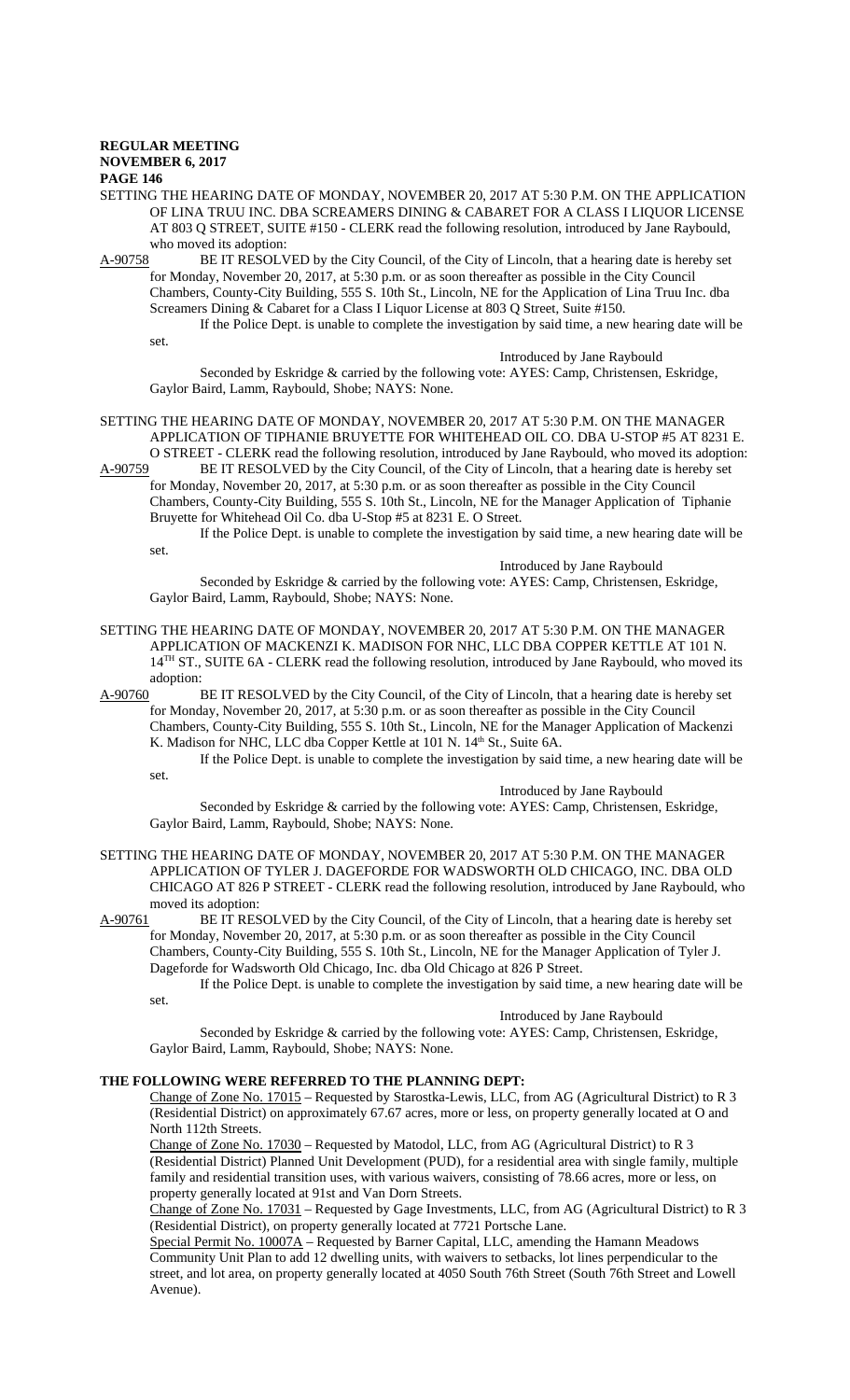Special Permit No. 17022 – Requested by Starostka-Lewis, LLC, Dominion at Stevens Creek Community Unit Plan with up to 433 residential dwelling units including single family units and townhome units on approximately 153.97 acres, more or less, with requested waivers on property generally located at O and North 112th Streets.

Special Permit No. 17036 – Requested by Gage Investments, LLC, for a 12 lot Community Unit Plan (CUP) which allows for up to a maximum of 30 dwelling units, with waivers to setbacks and design standards for cul de sac, on property generally located at 7721 Portsche Lane.

Text Amendment No. 17015 – Requested by City of Lincoln, to amend the Lincoln Municipal Code Sections 27.02 Definitions, 27.06.020 Classification of Use Types, 27.06.070 Household Living Use Group Table, 27.62.040 Household Living Use Group Conditions, 27.67.030 Parking General Conditions, 27.67.040 Parking Special Conditions, 27.72.020 Height and Lot Regulations, 27.72.120 Accessory Buildings; and Design Standards Chapter 1.00, Chapter 3.75, and adding Chapter 3.115, to expand the areas in Lincoln where Accessory Dwellings are allowed.

# **LIQUOR RESOLUTIONS**

APPLICATION OF EFTHYMIOS GELASTOPOULOS DBA MAD MIKES BAR AND GRILL FOR A CLASS I LIQUOR LICENSE AT 230 NORTH  $12^{\text{TH}}$  STREET - PRIOR to reading:

CAMP Moved to continue Public Hearing & Action 2 weeks to 11/20/17.

Seconded by Eskridge & carried by the following vote: AYES: Camp, Christensen, Eskridge, Gaylor Baird, Lamm, Raybould, Shobe; NAYS: None.

APPLICATION OF VIETLINK INVESTMENT GROUP, LLC DBA BUCK & GAS GENERAL STORE FOR A CLASS D LIQUOR LICENSE AT 2801 NORTHWEST 48TH STREET, SUITE #100 - CLERK read the following resolution, introduced by Jon Camp, who moved its adoption for denial:

A-90765 BE IT RESOLVED by the City Council of the City of Lincoln, Nebraska:

That after hearing duly had as required by law, consideration of the facts of this application, the Nebraska Liquor Control Act, pertinent City ordinances, and the following:

a. If the applicant is of a class of person to whom no license can be issued.

b. If the existing population of the City of Lincoln and the projected population growth of

the City of Lincoln and within the area to be served are adequate to support the proposed license.

c. If the issuance of the license would be compatible with the nature of the neighborhood or community.

d. If existing licenses with similar privileges adequately serve the area.

e. If there are any existing motor vehicle and/or pedestrian traffic flow issues in the area or if this application would cause motor vehicle and/or pedestrian traffic flow issues.

f. If there is an adequate number of existing law enforcement officers in the area.

- g. If there are zoning and/or distance restrictions that prevent the issuance of a license.
- h. If there are sanitation and/or sanitary conditions on or about the area.
- i. If a citizens' protest has been made.

The City Council recommends to the Nebraska Liquor Control Commission that the application of Vietlink Investment Group, LLC dba Buck & Gas General Store for a Class AD@ liquor license at 2801 Northwest 48th Street, Suite #100, Lincoln, Nebraska, be denied. The City Council has determined that the application should be denied for one or more of the following reasons:

a. The applicant is unfit, unwilling, and/or unable to properly provide the service proposed within the City of Lincoln.

b. The applicant cannot conform to all provisions and requirements of and rules and regulations adopted pursuant to the Nebraska Liquor Control Act and/or pertinent City ordinances.

c. The applicant has not demonstrated that the type of management and control to be exercised over the premises described in the application will be sufficient to insure that the licensed business can conform to all provisions and requirements of and rules and regulations adopted pursuant to the Nebraska Liquor Control Act, and pertinent City ordinances.

d. The applicant has not demonstrated that the issuance of the license is or will be required by the present or future public convenience and necessity.

BE IT FURTHER RESOLVED that the City Clerk is directed to transmit a copy of this resolution to the Nebraska Liquor Control Commission.

Introduced by Jon Camp

Seconded by Lamm & carried by the following vote: AYES: Camp, Christensen, Eskridge, Gaylor Baird, Lamm, Raybould, Shobe; NAYS: None.

MANAGER APPLICATION OF PHU T. NGUYEN FOR VIETLINK INVESTMENT GROUP, LLC DBA BUCK & GAS GENERAL STORE AT 2801 NORTHWEST 48<sup>TH</sup> STREET, SUITE #100 - CLERK read the following resolution, introduced by Jon Camp, who moved its adoption for denial:

A-90766 WHEREAS, Vietlink Investment Group, LLC dba Buck & Gas General Store located at 2801

Northwest 48th Street, Suite #100, Lincoln, Nebraska requests that Phu T. Nguyen be named manager of its facility in accordance with its application for a liquor license.

NOW, THEREFORE, BE IT RESOLVED by the City Council of the City of Lincoln, Nebraska: That after hearing duly had as required by law, consideration of the facts of this application, the Nebraska Liquor Control Act, and the pertinent City ordinances, the City Council recommends to the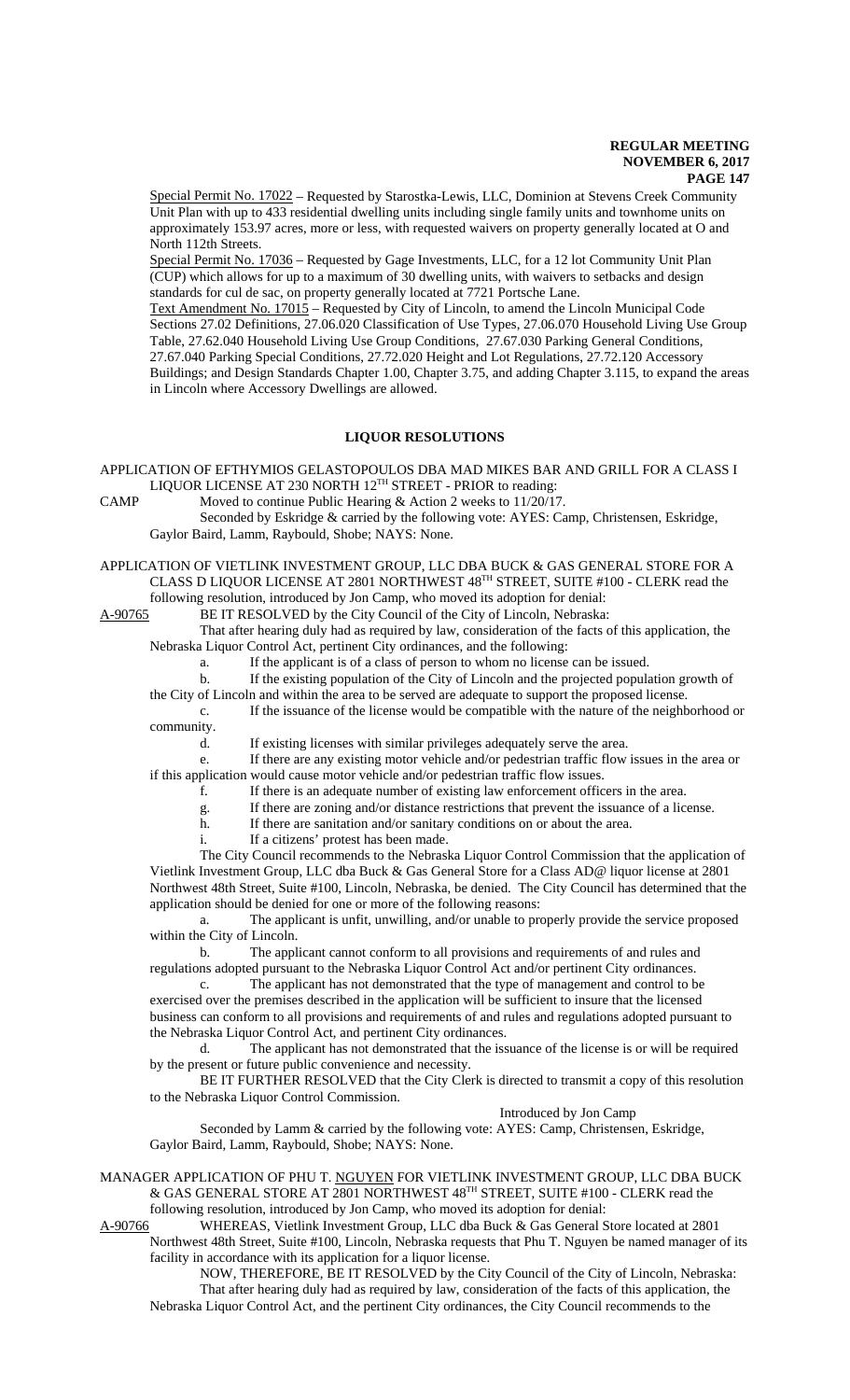Nebraska Liquor Commission that Phu T. Nguyen be denied as manager of this business for said licensee. The City Council has determined that the application should be denied for one or more of the following reasons:

a. The applicant is unfit, unwilling, and/or unable to properly provide the service proposed within the City of Lincoln.

b. The applicant cannot conform to all provisions and requirements of and rules and regulations adopted pursuant to the Nebraska Liquor Control Act and/or pertinent City ordinances.

c. The applicant has not demonstrated that the type of management and control to be exercised over the premises described in the application will be sufficient to insure that the licensed business can conform to all provisions and requirements of and rules and regulations adopted pursuant to the Nebraska Liquor Control Act, and pertinent City ordinances.

The City Clerk is directed to transmit a copy of this resolution to the Nebraska Liquor Control Commission.

#### Introduced by Jon Camp

Seconded by Lamm & carried by the following vote: AYES: Camp, Christensen, Eskridge, Gaylor Baird, Lamm, Raybould, Shobe; NAYS: None.

# **PUBLIC HEARING - RESOLUTIONS**

APPROVING A REQUEST TO THE CITY PERFORMANCE AUDIT COMMITTEE, PURSUANT TO CHAPTER 4.66 OF THE LINCOLN MUNICIPAL CODE, TO RECOMMEND THAT 1) THE COUNCIL DIRECT THAT THE FEE-STRUCTURE INQUIRY BY THE PERFORMANCE AUDIT COMMITTEE FOR FISCAL YEAR 2016-17 BE CARRIED OVER FOR COMPLETION IN FISCAL YEAR 2017-18 AND 2) THE COUNCIL REVIEW THE REPORTS PROVIDED AND PROVIDE FEEDBACK TO THE PERFORMANCE AUDIT COMMITTEE REGARDING ANY FURTHER INFORMATION DESIRED - PRIOR to reading:

CAMP Moved to amend Bill No. 17R-267 as follows:

On page 1, line 14, after the words "City Council" strike the words "further requests the City Performance Audit Committee to".

Seconded by Raybould & carried by the following vote: AYES: Camp, Christensen, Eskridge, Gaylor Baird, Lamm, Raybould, Shobe; NAYS: None.

CLERK Read the following resolution, introduced by Cyndi Lamm, who moved its adoption:

A-90762 WHEREAS, Art IV, § 8 of the Lincoln Charter grants the City Council certain examination and review powers concerning any subject upon which it may legislate or the operations of any department engaged in the administration of City affairs; and

WHEREAS, Chapter 4.66 of the Lincoln Municipal Code created the City Performance Audit Committee with the duties and powers of advising the City Council on certain matters; and

WHEREAS, pursuant to Lincoln Municipal Code § 4.66.040, the City Performance Audit Committee has certain responsibilities, including, when directed to do so by resolution of the City Council, determining whether an audit as suggested in the Council's resolution is appropriate and desirous, and to determine what the scope of such audit should be; and

NOW, THEREFORE, BE IT RESOLVED by the City of Lincoln, Nebraska:

(1) That the City Council hereby directs the City Performance Audit Committee to direct that the fee-structure inquiry for fiscal year 2016-17 be carried over for completion in fiscal year 2017-18; and

(2) That the City Council further requests the City Performance Audit Committee to review the comparison reports provided and those to be provided in the future, and provide feedback to the Performance Audit Committee regarding any further information desired.

That the City Council directs the City Performance Audit Committee to complete the reviews requested by August 31, 2018.

#### Introduced by Cyndi Lamm

Seconded by Raybould & carried by the following vote: AYES: Camp, Christensen, Eskridge, Gaylor Baird, Lamm, Raybould, Shobe; NAYS: None.

APPLICATION OF ALL IN ACQUISITIONS, LLC FOR USE OF PUBLIC-RIGHT-WAY TO CONSTRUCT A STAIRWAY IN ALLEY AT 325 SOUTH 11<sup>TH</sup> STREET - CLERK read the following resolution, introduced by Leirion Gaylor Baird, who moved its adoption:

A-90763 WHEREAS, All In Acquisitions, LLC has submitted an application for a permit to use approximately 221 square feet of alley public right-of-way abutting the property located at 325 South 11th Street for construction of an exterior exit stairway from the 2nd floor at this location; and

WHEREAS, said applicant has submitted a letter of application and site plan details which are attached hereto, marked as Exhibit "A", Exhibit "B", and Exhibit "C" respectively, and made a part of this resolution by reference, to use the alley public right-of-way as above described; and

WHEREAS, said applicant has complied with all of the provisions of Chapter 14.54 of the Lincoln Municipal Code pertaining to such use.

NOW, THEREFORE, BE IT RESOLVED by the City Council of the City of Lincoln, Nebraska: That the application aforesaid of All In Acquisitions, LLC to use approximately 221 square feet of

alley public right-of-way abutting the property located at 325 South 11th Street for the purpose of constructing an exterior exit stairway, be granted as a privilege only by virtue of and subject to strict compliance with the plans, the letter of application, and the following terms and conditions: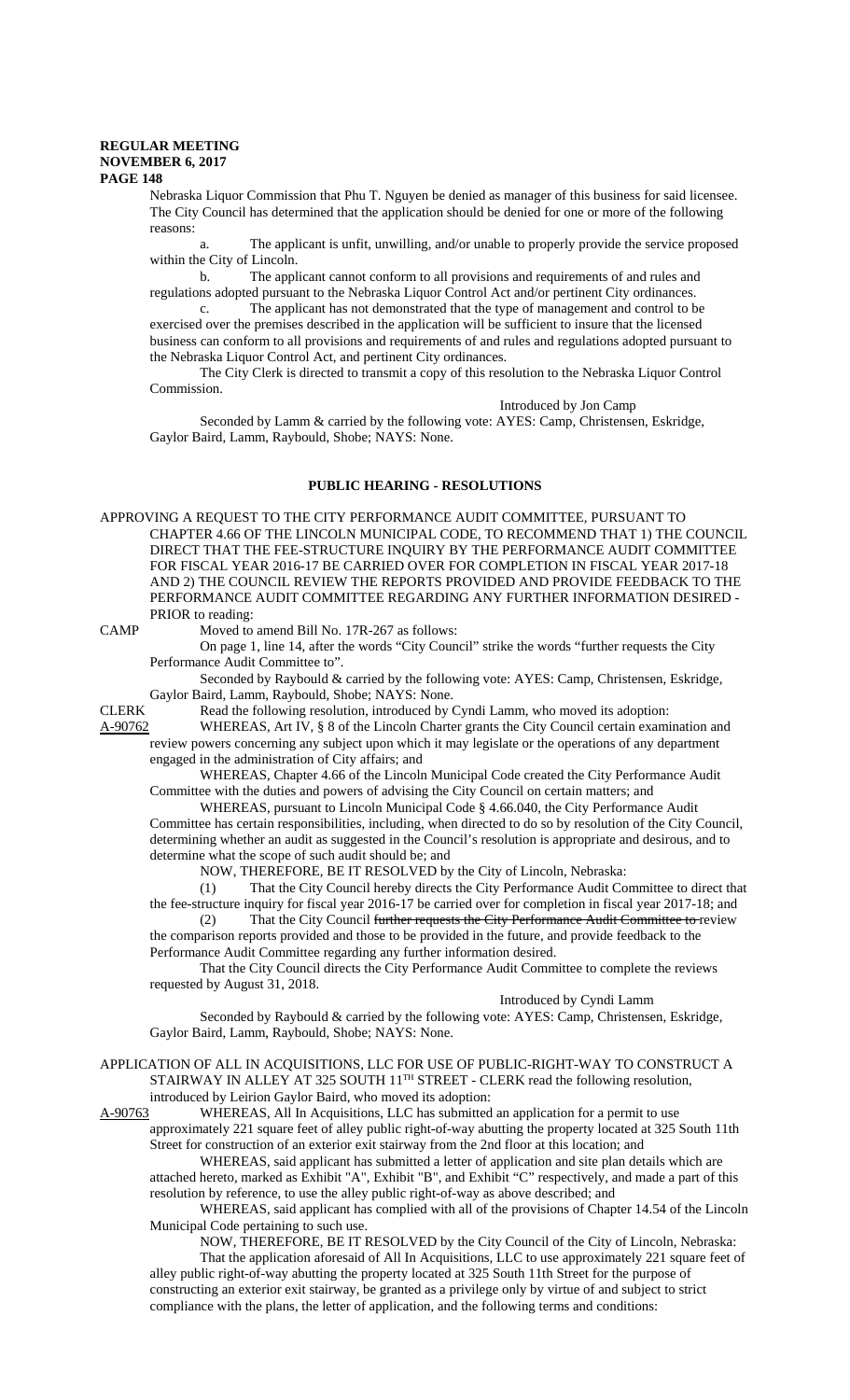1. That the permission herein granted is granted as a privilege only, and is subject to all the terms and conditions of Chapter 14.54 of the Lincoln Municipal Code including those provisions relating to the posting of a continuing bond in the amount of \$5,000, the filing of a certificate of insurance with a minimum combined single limit of \$500,000.00 aggregate for any one occurrence, and the payment of the annual fee of \$221.00 (221 square feet at \$.50 per foot for each floor) for the use of the public right-of-way.

2. That said use shall be in full accordance with the aforesaid application, the site plan filed therewith, and with all applicable City ordinances and regulations.

3. The applicant, its heirs, successors, or assigns shall save and keep the City free and harmless from any and all loss or damages or claims for damages arising from or out of the use of the South 11th Street public way requested herein.

4. The applicant shall require his contractor to contact Diggers Hotline of Nebraska prior to commencing construction activities.

5. All work done under the authority of this resolution shall be subject to the inspection and approval of the Director of Public Works of the City of Lincoln.

6. The use of the public way herein granted and the terms and conditions of this resolution shall be binding and obligatory upon the above-named applicant, its successors, and assigns.

7. Within thirty (30) days from the adoption of this resolution, and before commencing any construction under the provisions hereof, the above-named applicant shall file an unqualified written acceptance of all the terms and conditions of this resolution with the City Clerk. Failure to do so will be considered a rejection hereof and all privileges and authorities hereunder granted shall thereupon automatically terminate.

8. The City Clerk is directed to deliver a copy of this resolution to the City Treasurer for setting up an account for collection of the applicant's annual fee.

Introduced by Leirion Gaylor Baird

Seconded by Camp & carried by the following vote: AYES: Camp, Christensen, Eskridge, Gaylor Baird, Lamm, Raybould, Shobe; NAYS: None.

APPROVING AN AGREEMENT BETWEEN THE CITY OF LINCOLN ON BEHALF OF THE LINCOLN FIRE & RESCUE DEPARTMENT AND THE CITY OF OMAHA ON BEHALF OF THE OMAHA FIRE DEPARTMENT TO PROVIDE MUTUAL AID AND ASSISTANCE OF THE FIRE INVESTIGATION UNIT'S ACCELERANT DETECTION CANINE TEAM TO THE REQUESTING AGENCY DURING A FIRE INVESTIGATION - CLERK read the following resolution, introduced by Leirion Gaylor Baird, who moved its adoption:

A-90764 BE IT RESOLVED by the City Council of the City of Lincoln, Nebraska:

That the attached Mutual Aid and Assistance Agreement between the City of Lincoln on behalf of the Lincoln Fire & Rescue Department and the City of Omaha on behalf of the Omaha Fire Department to provide mutual aid and the assistance of the Fire Investigation Unit's accelerant Detection Canine Team to the requesting agency during a fire investigation, in accordance with the terms, conditions, and assurances contained in said Mutual Aid and Assistance Agreement, is hereby approved and the Mayor is hereby authorized to execute said Mutual Aid and Assistance Agreement on behalf of the City.

The City Clerk is directed to return one executed copy of the Mutual Aid and Assistance Agreement to Micheal Despain, Fire Chief.

Introduced by Leirion Gaylor Baird

Seconded by Raybould & carried by the following vote: AYES: Camp, Christensen, Eskridge, Gaylor Baird, Lamm, Raybould, Shobe; NAYS: None.

# **PUBLIC HEARING ORDINANCES - 2ND READING & RELATED RESOLUTIONS - SEE BELOW**

- AMENDING THE PAY SCHEDULE FOR THE EMPLOYEE GROUP WHOSE CLASSIFICATIONS ARE ASSIGNED TO THE PAY RANGE WHICH IS PREFIXED BY THE LETTER "A" BY CHANGING THE TITLE OF CLASS 1473 FROM "TECHNICAL SUPPORT SPECIALIST I" TO "ENTERPRISE SYSTEMS ADMINISTRATOR" - CLERK read an ordinance, introduced by Leirion Gaylor Baird, amending Ordinance No. 20543 passed August 28, 2017, relating to the schedules of pay ranges for employees of the City of Lincoln whose classifications are assigned to a pay range which is prefixed by the letter "A", by changing the class title for the job classification "Technical Support Specialist I" to "Enterprise Systems Administrator" and by changing the pay range from A13 to A19, the second time.
- AMENDING THE PAY SCHEDULE FOR THE EMPLOYEE GROUP WHOSE CLASSIFICATIONS ARE ASSIGNED TO THE PAY RANGE WHICH IS PREFIXED BY THE LETTER "A" BY CREATING THE CLASSIFICATION OF "ASSISTANT PARKING MANAGER" - CLERK read an ordinance, introduced by Leirion Gaylor Baird, amending Ordinance No. 20543 passed August 28, 2017, relating to the schedules of pay ranges for employees of the City of Lincoln whose classifications are assigned to a pay range which is prefixed by the letter "A", by creating the job classification of "Assistant Parking Manager", the second time.
- AMENDING CHAPTER 23.10 OF THE LINCOLN MUNICIPAL CODE TO ADOPT THE 2017 EDITION OF THE NATIONAL ELECTRICAL CODE, AS SPECIFICALLY AMENDED, AND MODIFYING THE FEE STRUCTURE - CLERK read an ordinance, introduced by Leirion Gaylor Baird, amending Chapter 23.10 of the Lincoln Municipal Code ("LMC"), the Electrical Code, to adopt the 2017 Edition of the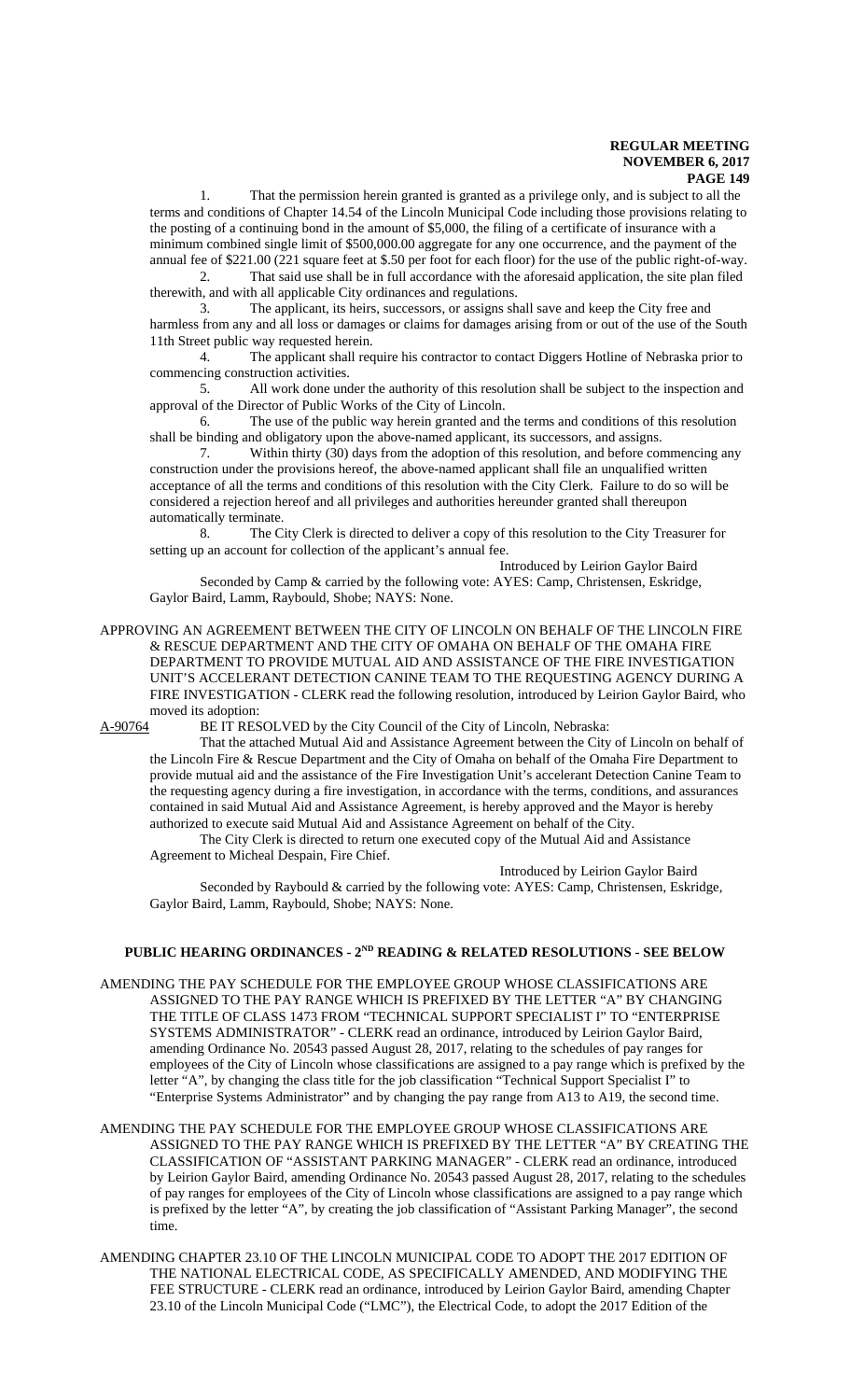National Electrical Code, as specifically amended by Chapter 23.10 of the LMC, by amending Sections 23.10.010, 23.10.025, 23.50.040, 23.10.010, 23.10.060, 23.10.090, 23.10.120, 23.10.160, 23.10.170, 23.10.195, 23.10.200, 23.10.230, 23.10.240, 23.10.250, 23.10.290, 23.10.300, 23.10.510, and 23.10.520 to incorporate revisions necessitated by the adoption of the 2017 Edition; adding a new section numbered 23.10.35 Severability; and repealing Sections 23.10.010, 23.10.025, 23.10.040, 23.10.050, 23.10.060, 23.10.090, 23.10.120, 23.10.160, 23.10.170, 23.10.195, 23.10.200, 23.10.230, 23.10.240, 23.10.250, 23.10.290, 23.10.300, 23.10.510, and 23.10.520 of the Lincoln Municipal Code as hitherto existing, the second time.

- ADOPTING THE LINCOLN ELECTRIC SYSTEM RATE SCHEDULES TO BECOME EFFECTIVE JANUARY 1, 2018. (RELATED ITEMS: 17R-271, 17R-272, 17-156) (ACTION DATE: 11/20)
- ADOPTING THE LINCOLN ELECTRIC SYSTEM ANNUAL BUDGET FOR 2018 TO BECOME EFFECTIVE JANUARY 1, 2018. (RELATED ITEMS: 17R-271, 17R-272, 17-156) (ACTION DATE: 11/20)
- AUTHORIZING THE ISSUANCE OF NOT TO EXCEED \$300,000,000 LINCOLN ELECTRIC SYSTEM REVENUE AND REFUNDING BONDS. (RELATED ITEMS: 17R-271, 17R-272, 17-156) (ACTION DATE: 11/20) - CLERK read an ordinance, introduced by Leirion Gaylor Baird, an Eighth Series Ordinance adopted under and Pursuant to Ordinance No. 17879 passed July 23, 2001; authorizing the issuance of Lincoln Electric System Revenue and Refunding Bonds of the City of Lincoln, Nebraska in one or more series in an aggregate principal amount not to exceed \$300,000,000; fixing in part and providing for the fixing in part of the details of such bonds; providing for the sale of such bonds and the application of the proceeds of such sale; taking other action in connection with the foregoing; and related matters, the second time.
- APPROVING A LEASE AGREEMENT BETWEEN THE CITY OF LINCOLN AND TRUCK EQUIPMENT SERVICE EQUIPMENT FOR USE IN CONJUNCTION WITH THEIR PRIVATE BUSINESS OF THE MANUFACTURE, SALE, AND SERVICING OF TRUCKS, TRAILERS, AND RELATED EQUIPMENT - CLERK read an ordinance, introduced by Leirion Gaylor Baird, accepting and approving a Lease Agreement between the City of Lincoln, Nebraska and Truck Equipment Service Company, and affiliate of E.J.C. Corporation, for the lease of property for limited use in conjunction with their private business of the manufacture, sale, and servicing of trucks, trailers, and related equipment for a five-year term, the second time.

# **PUBLIC HEARING - ORDINANCES - 3RD READING**

- ANNEXATION 17004 AMENDING THE LINCOLN CORPORATE LIMITS MAP BY ANNEXING APPROXIMATELY 283.79 ACRES OF PROPERTY GENERALLY LOCATED AT SOUTH  $91^{\rm ST}$ STREET AND ROKEBY ROAD. (RELATED ITEMS: 17R-165, 17R-166, 17-78, 17R-162) - CLERK read an ordinance, introduced by Bennie Shobe, annexing and including the below described land as part of the City of Lincoln, Nebraska and amending the Corporate Limits Map attached to and made a part of Ordinance No. 18208, to reflect the extension of the corporate limits boundary of the City of Lincoln, Nebraska established and shown thereon, the third time.
- SHOBE Moved to pass the ordinance as read.

Seconded by Gaylor Baird & carried by the following vote: AYES: Camp, Christensen, Eskridge, Gaylor Baird, Lamm, Raybould, Shobe; NAYS: None.

The ordinance, being numbered **#20575**, is recorded in Ordinance Book 33.

# **ORDINANCES - 3RD READING & RELATED RESOLUTIONS**

- ANNEXATION 17014 AMENDING THE LINCOLN CORPORATE LIMITS MAP BY ANNEXING APPROXIMATELY 2.72 ACRES OF PROPERTY GENERALLY LOCATED AT 5600 WEST ADAMS STREET - CLERK read an ordinance, introduced by Carl Eskridge, annexing and including the below described land as part of the City of Lincoln, Nebraska and amending the Corporate Limits Map attached to and made a part of Ordinance No. 18208, to reflect the extension of the corporate limits boundary of the City of Lincoln, Nebraska established and shown thereon, the third time.
- ESKRIDGE Moved to pass the ordinance as read.

Seconded by Lamm & carried by the following vote: AYES: Camp, Christensen, Eskridge, Gaylor Baird, Lamm, Raybould, Shobe; NAYS: None.

- The ordinance, being numbered **#20576**, is recorded in Ordinance Book 33.
- ANNEXATION 17015 AMENDING THE LINCOLN CORPORATE LIMITS MAP BY ANNEXING APPROXIMATELY 152 ACRES OF PROPERTY GENERALLY LOCATED BETWEEN  $1^{\mathrm{ST}}$  AND  $14^{\mathrm{TH}}$ STREETS ON BOTH SIDES OF FLETCHER AVENUE - CLERK read an ordinance, introduced by Carl Eskridge, annexing and including the below described land as part of the City of Lincoln, Nebraska and amending the Corporate Limits Map attached to and made a part of Ordinance No. 18208, to reflect the extension of the corporate limits boundary of the City of Lincoln, Nebraska established and shown thereon, the third time.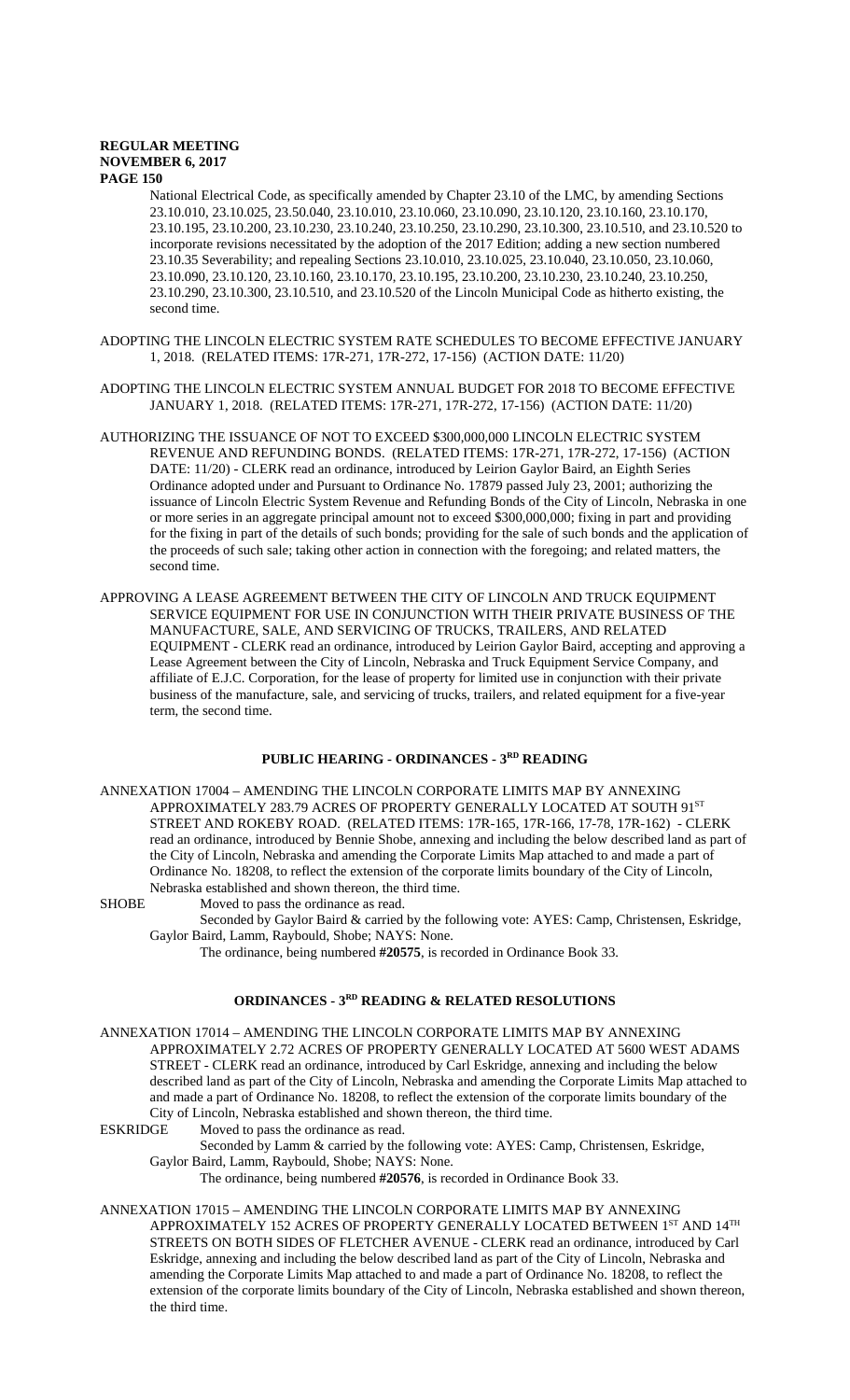ESKRIDGE Moved to pass the ordinance as read.

Seconded by Lamm & carried by the following vote: AYES: Camp, Christensen, Eskridge, Gaylor Baird, Lamm, Raybould, Shobe; NAYS: None.

The ordinance, being numbered **#20577**, is recorded in Ordinance Book 33.

ANNEXATION 17016 – AMENDING THE LINCOLN CORPORATE LIMITS MAP BY ANNEXING APPROXIMATELY 203 ACRES OF PROPERTY GENERALLY LOCATED BETWEEN  $84^{\mathrm{TH}}$  AND  $95^{\mathrm{TH}}$ STREETS AND SOUTH OF HOLDREGE STREET - PRIOR to reading:<br>ESKRIDGE Moved to amend Bill No. 17-151 to have an effective date of 11/

Moved to amend Bill No. 17-151 to have an effective date of 11/06/18.

Seconded by Gaylor Baird.

LAMM Moved to place Bill No. 17-151 on the Pending List Date Certain with continued Public Hearing

one year to 11/05/18.

Seconded by Camp.

Council Chair Christensen stated that there are three actions to vote on. First vote will be on Council Member Lamm's vote to place Bill No. 17-151 on Pending to 11/05/18. If that motion passes then the Amendment from Council Member Eskridge will go away. There are 6 Council Members present and any vote that has a 3-3 vote will fail.

Council Chair Christensen called for the vote on Council Member Lamm's amendment.

ESKRIDGE Made a motion to appeal the ruling of the Council Chair to vote on Council Member Lamm's amendment first.

Seconded by Gaylor Baird & failed by the following vote: AYES: Eskridge, Gaylor Baird, Shobe; NAYS: Camp, Christensen, Lamm; CONFLICT OF INTEREST: Raybould.

Council Chair Christensen called for the vote on Council Member Lamm's motion.

Motion failed by the following vote: AYES: Camp, Christensen, Lamm; NAYS: Eskridge, Gaylor Baird, Shobe; CONFLICT OF INTEREST: Raybould.

Council Chair Christensen called for the vote on Council Member Eskridge's motion. Motion passed by the following vote: AYES: Christensen, Eskridge, Gaylor Baird, Shobe; NAYS: Camp, Lamm; CONFLICT OF INTEREST: Raybould.

- 
- CLERK Read an ordinance, introduced by Carl Eskridge, annexing and including the below described land as part of the City of Lincoln, Nebraska and amending the Corporate Limits Map attached to and made a part of Ordinance No. 18208, to reflect the extension of the corporate limits boundary of the City of Lincoln, Nebraska established and shown thereon, the third time.

(Due to lack of vote on Main Motion, item will carry over for final Action on 11/20/17)

APPROVING A REAL ESTATE SALES AGREEMENT BETWEEN THE CITY OF LINCOLN AND BLUE RIDGE UNLIMITED, LLC FOR THE SALE OF CITY OWNED PROPERTY GENERALLY LOCATED AT 7701 GREYCLIFF - CLERK read an ordinance, introduced by Carl Eskridge, approving a Real Estate Sales Agreement between the City of Lincoln and Blue Ridge Unlimited, LLC authorizing the sale of City owned property generally located at 7701 Greycliff, Lincoln, Nebraska, the third time.

ESKRIDGE Moved to pass the ordinance as read.

Seconded by Lamm & carried by the following vote: AYES: Camp, Christensen, Eskridge, Gaylor Baird, Lamm, Raybould, Shobe; NAYS: None.

The ordinance, being numbered **#20578**, is recorded in Ordinance Book 33.

# **RESOLUTIONS - 1ST READING**

APPROVING A CONTRACT AMONG THE CITY OF LINCOLN, LANCASTER COUNTY, LINCOLN-ANCASTER COUNTY PUBLIC BUILDING COMMISSION, AND MIDWEST OFFICE AUTOMATIONS FOR COST-PER-COPY SERVICES, PURSUANT TO BID NO. 17-199, FOR A FOUR YEAR TERM WITH THE OPTION TO RENEW FOR ONE ADDITIONAL FOUR YEAR TERM. *(CONSENT)*

ACCEPTING THE REPORT OF NEW AND PENDING CLAIMS AGAINST THE CITY AND APPROVING DISPOSITION OF CLAIMS SET FORTH FOR THE PERIOD OF OCTOBER 16-31, 2017.

COMPREHENSIVE PLAN CONFORMANCE 17017 – APPROVING AN AMENDMENT TO THE ANTELOPE VALLEY REDEVELOPMENT PLAN TO AMEND THE "TELEGRAPH DISTRICT PHASE 2 REDEVELOPMENT PROJECT" TO INCLUDE UP TO FIVE AREAS WITH BUILDING AND PARKING IMPROVEMENTS AND CONNECTING STREETSCAPE ENHANCEMENTS GENERALLY LOCATED SOUTH OF O STREET, EAST OF SOUTH 20TH STREET, AND WEST OF ANTELOPE CREEK INCLUDING M AND N STREETS.

# **ORDINANCES - 1ST READING & RELATED RESOLUTIONS (AS REQUIRED)**

CHANGE OF ZONE 17029 – APPLICATION OF PAR 5 PARTNERS, LLC FOR A CHANGE OF ZONE FROM O-2 SUBURBAN OFFICE DISTRICT, O-3 OFFICE PARK DISTRICT, AND I-2 INDUSTRIAL PARK DISTRICT TO I-3 EMPLOYMENT CENTER DISTRICT ON PROPERTY GENERALLY LOCATED